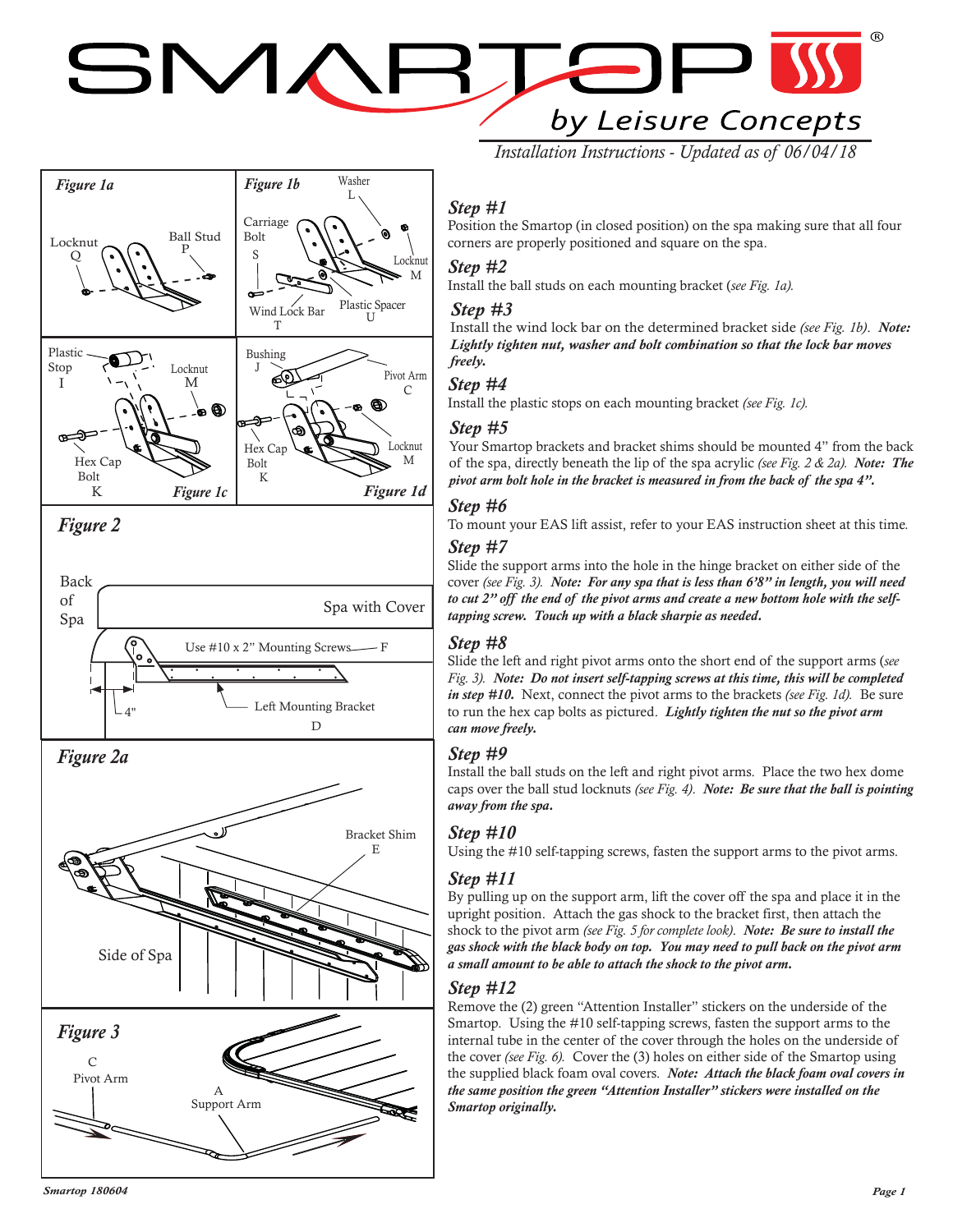

# *Step #13*

Attach the 3/8" rubber sleeve to the end of the pivot arm that the wind lock bar latches onto *(see Fig. 7)*. Next, attach the provided 3 hook TowelMate on the preferred side of your Smartop by simply snapping it into place and inserting the middle self-tapping screw *(see Fig. 8).*



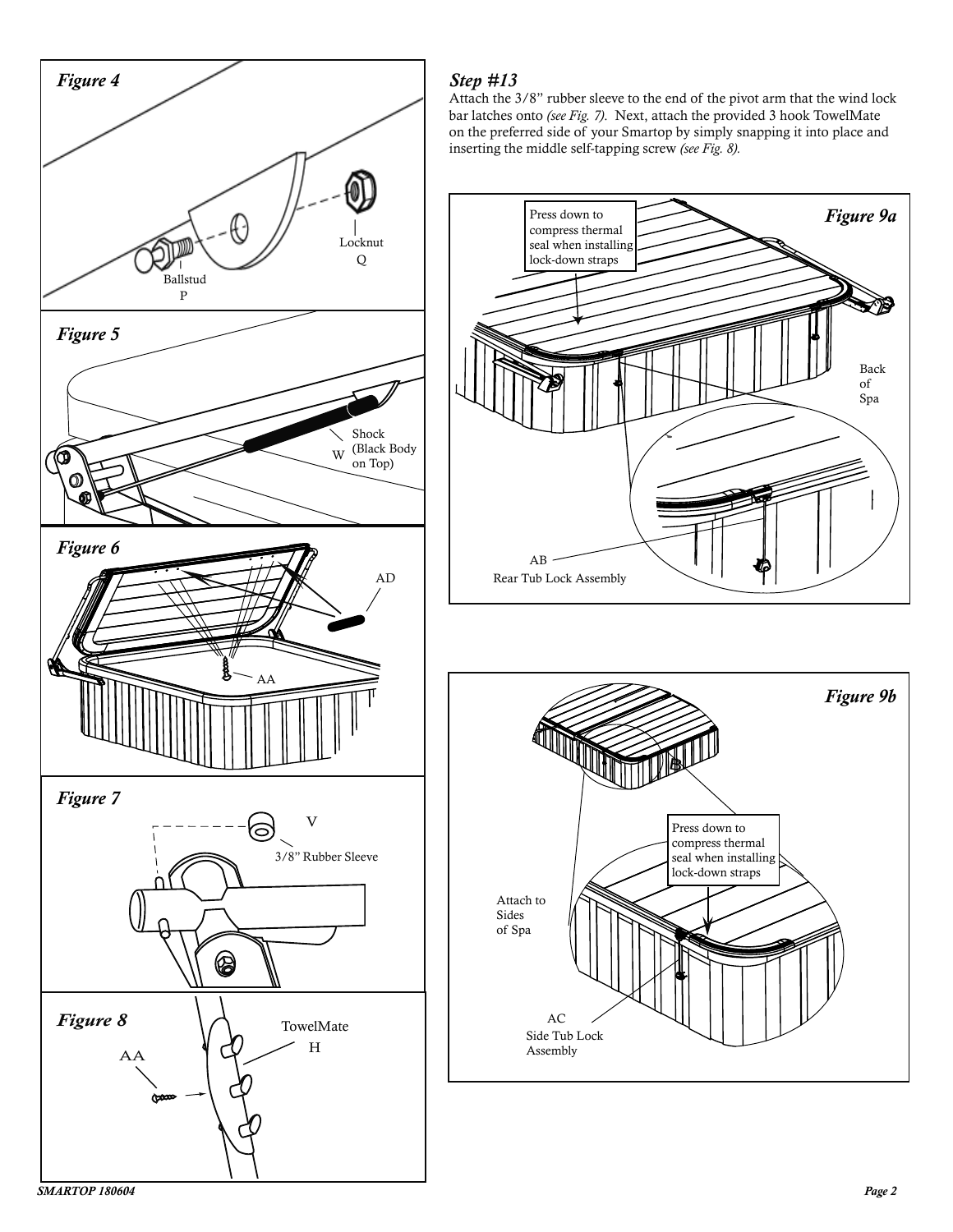## *Step #14*

Attach the rear tub lock assembly to the aluminum trim on the back of the Smartop and the back of the spa cabinet. *Note: The rear tub lock assembly must be attached to the back of the spa cabinet priot to being attached to the aluminum trim of the Smartop.* To accomplish this, position the rear tub lock assembly in the desired location and swing the cable sideways to reveal the screw holes in the plate that attaches to the spa cabinet. *Note: Make sure you put downward pressure on the Smartop to compress the thermal seal while positioning your tub lock assemblies to assure the Smartop is making a good seal with the acrylic. Also, make sure to pre-drill your screw holes to prevent potential damage to the Smartop and the spa skirting.* Attach the plate to the spa cabinet using the supplied #8 x 3/4" philips flat head screws (black). *Note: Do not overtighten the screws when attaching to the spa cabinet.* Next, attach the rear tub lock assembly bracket to the desired position on the aluminum Smartop trim *(see Fig. 9a).*

#### *Step #15*

For best results, attach the side tub lock assembly to the side of the aluminum trim on the Smartop and the side of the spa cabinet. *Note: The side tub lock assembly must be attached to the spa cabinet prior to being attached to the aluminum trim of the Smartop.* To accomplish this, position the side tub lock assembly in the desired location and swing the cable sideways to reveal the screw holes in the plate that attaches to the spa cabinet. *Note: Make sure you put downward pressure on the Smartop to compress the thermal seal while positioning your tub lock assemblies to assure the Smartop is making a good seal with the acrylic. Also, make sure to pre-drill your screw holes to prevent potential damade to the Smartop and the spa skirting.* Attach the plate to the spa cabinet using the supplied #8 x 3/4" philips flat head screws (black). *Note: Do not over-tighten the screws when attaching to the spa cabinet.* Next, attach the side tub lock assembly bracket to the desired position on the aluminum Smartop trim *(see Fig. 9b). Note: Do not cover the service panel with the side tub lock assembly.*

## *Step #16 (Optional)*

If the thermal seal on the underside of the Smartop does not completely seal around the control panel of your spa, an additional thermal seal control pad has been included with the Smartop. Close the Smartop and determine the position of the thermal seal pad. Open the Smartop cover onto itself, dry thoroughly and remove the backing of the thermal seal pad and attach it to the underside of the Smartop in the desired position *(see Fig. 10).*



# Operation of your Smartop Cover

1. Fold the first half of the Smartop cover off the spa. While gripping the foam grip, motion the Smartop cover into it's vertical upright position.

**CAUTION!** Do not use the Smartop in high wind conditions. Injury from the spa cover being blown over and impacting the spa user can occur.

For additional information on our Smartop product, please visit our website: "smartopspacover.com"